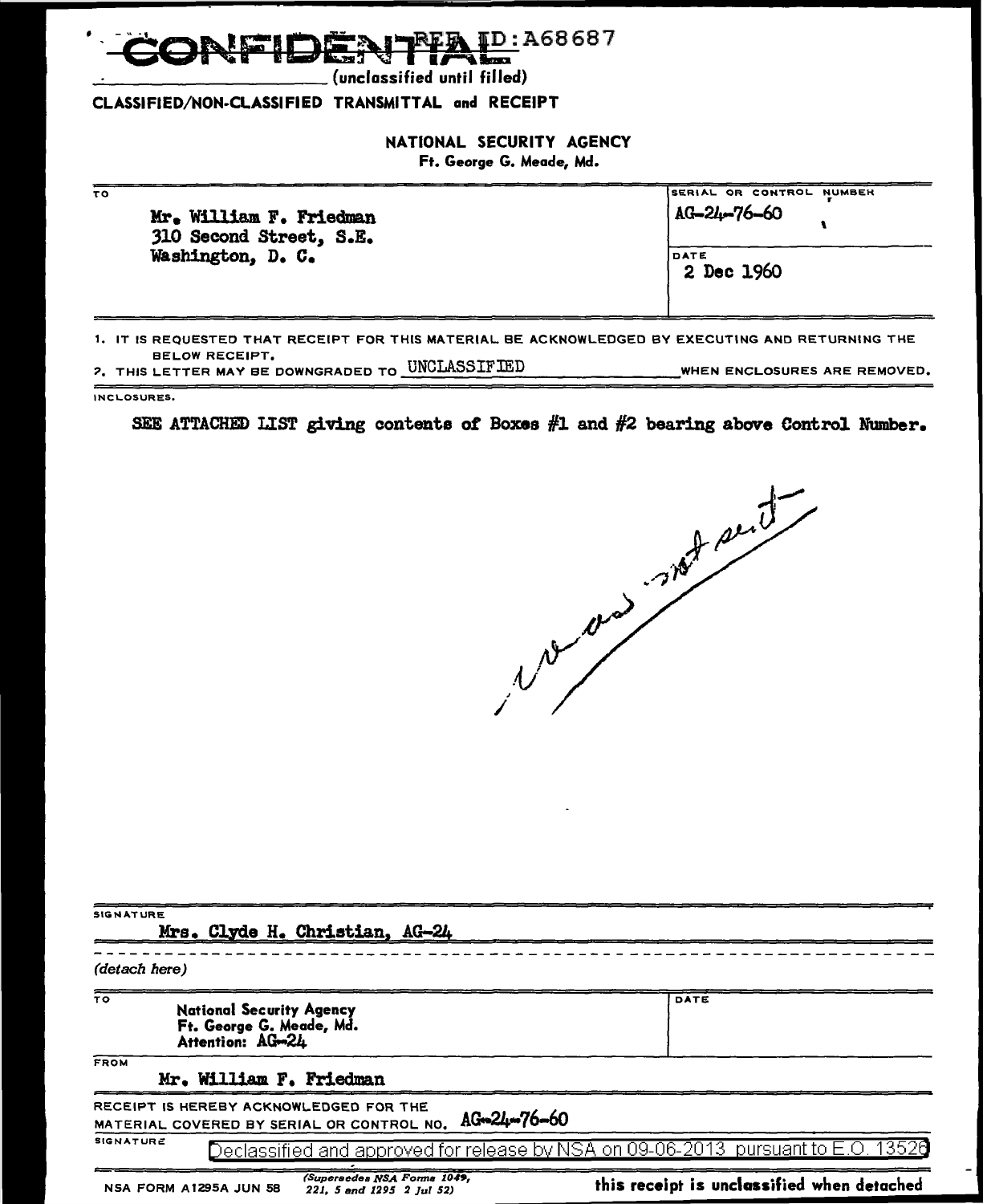REF ID:A68687

## CONFIDENTIAL

Page l

LIST of contents Boxes #1 and #2, Control Number AG-24-76-60 Shipped to Mr. William F. Friedman, 2 Dec 19

BOX  $#1$ -- (containing thirty-three(33) pieces)

|          | <u>Title of Item</u>                                                                                                                                                                    | Number Pieces |
|----------|-----------------------------------------------------------------------------------------------------------------------------------------------------------------------------------------|---------------|
|          | $\lambda$ Principles of Solution of Military Field Codes used by the<br>German Army 1917 #1017, Reg 172-1935 (hardback)                                                                 | 1             |
|          | Studies in German Dip. Codes Employed during WW , Reg 191-1937<br>(hardback)                                                                                                            | ı             |
|          | German Mil. Ciphers from Feb to Nov 1918, #1016 & 1016.1,<br>$Reg$ 117-1934 $(hardback)$                                                                                                | 1             |
|          | American Army Field Codes in Am. Exped. Forces during First<br>World War, 1942<br>(hardback)                                                                                            | ı             |
|          | > Field Codes used by Ger. Army during World War<br>$#1014$ , Reg 156-1935<br>(hardback)                                                                                                | ı             |
| $\chi_-$ | General Sol. for the ADFGVX Cipher System<br>#1010, Reg 129-1934<br>(hardback)                                                                                                          | ı             |
|          | Final Rept of Radio Intell. Sect, Gen. Staff Gen.<br>Headquarters, Am. Exped. Forces<br>$#1013$ Reg 181-1935<br>(hardback)                                                              | ı             |
|          | / Further Application Prin. Indirect Symmetry of Position<br>in Secondary Alphabets<br>(hardback)<br>$#1011$ Reg 135-1935                                                               | ı             |
|          | / Principles of Indirect Symmetry of Position in Secondary<br>Alphabets & their Applic. in Sol. of Polyalphabetic<br><b>Substitution Ciphers</b><br>(hardback)<br>$#555.2$ Reg 161-1935 | ı             |
|          | $\checkmark$ Permutation Tables, involving a Feature of Non-Transposability<br>(hardback)<br>$#1012$ Reg 2-1935                                                                         | ı             |
|          | Statistical Methods in Cryptanalysis, Revised Edition<br>$#1008$ Reg 193-1938<br>(hardback)                                                                                             | ı             |
|          | Notes on In. Service & In. Intell. Service of German Army<br>during the World War<br>(hardback)<br>$#1015$ Reg 113-1935                                                                 | ı             |
|          | / Contribution of Cryptographic Bureaus in the World War<br>(bardback)<br>Reg 303-1935                                                                                                  | 1             |

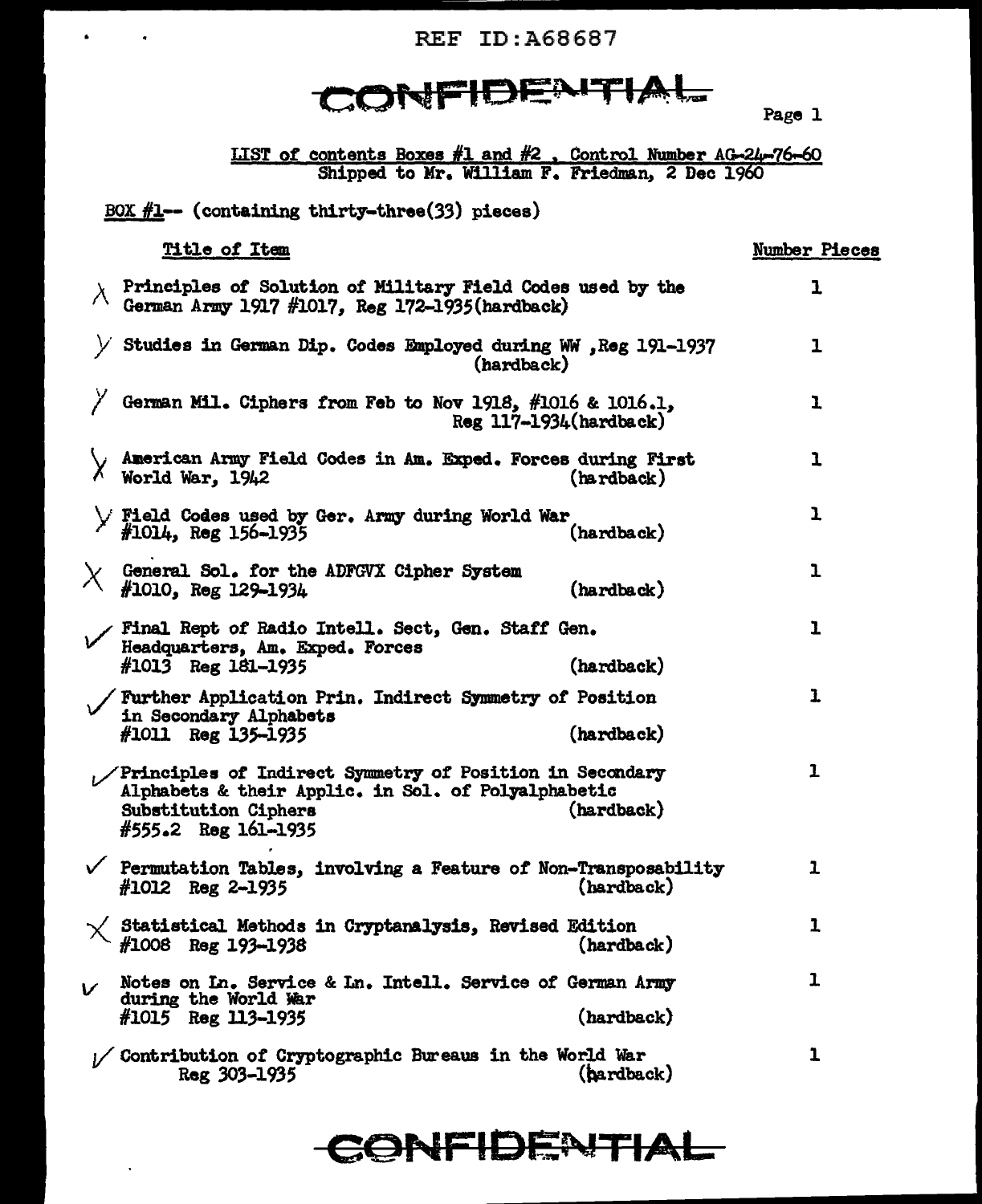### REF ID:A68687 **CONFIDENTIAL**

 $\mathbf{v} = \mathbf{v} \cdot \mathbf{v}$ 

| Page 2<br>LIST of contents Boxes #1 & #2(Continued)                                                                             |                     |
|---------------------------------------------------------------------------------------------------------------------------------|---------------------|
| $(AG-24-76-60)$<br>$Box\#1$ (continuation)                                                                                      |                     |
| Title of Item                                                                                                                   | <b>No.of Pieces</b> |
| Am. Army Field Codes in Am. Exped. Forces during First World<br>$(Y$ FR $\mu$ 8)<br>(hardback)<br>War<br>1942                   | ı                   |
| German Mil. Cyphers from Feb to Nov 1418, Reg 209-1935 (hardback)                                                               | ı                   |
| Basic Cryptologic Glossary 1955 (cloth bound)                                                                                   | ı                   |
| \/ Index of Coincidence 1955 (cloth bound)                                                                                      | ı                   |
| Statistics for Cryptology 1956 (cloth bound)<br>$\chi$                                                                          | ı                   |
| Zimmerman Telegram Jan 16, 1917 and its Cryptographic 163 over<br>Background-2 copies: Reg 38-1938 & Reg 163-1938. (clothbound) | 2                   |
| Table of Binomial Distrib, May 1946 (paper bound)                                                                               | ı                   |
| Military Cryptanalytics Part I, Appil 1956(#310.21) (hardback)<br>Х                                                             | ı                   |
| (paper bound) Military Cryptanalytics Pt I, 3rd Edit, Apr.1942) (paper bound)                                                   | ı                   |
| $\vee$ Appendix/to Part I Mil. Crypt., 3rd Edit, 1946 (paper bound)                                                             | ı                   |
| $\vee$ Mil. Crypt. Part I, 1938, # 310.1<br>(hardback)                                                                          | ı                   |
| Mil. Crypt. Part I, 1938, un-numbered copy (hardback)                                                                           | ı                   |
| Mil. Crypt. Part I, 1938, 2 un-numbered copies(clothbound)                                                                      | 2                   |
| (paperbound)<br>/Mil. Crypt. Part I, 1936, un-numbered.                                                                         | ı                   |
| Mil. Crypt. Part I. 1936, #310.<br>(paperbound)                                                                                 | ı                   |
| (paperbound)<br>$\sqrt{M11}$ . Crypt. Part I, 4th Edit, 1952, #310.2.                                                           | 1                   |
| Military Cryptanalysis, Part II, Interim Edition,<br>(paperbound)<br>First Section, Dec. 1955.                                  | 1                   |
| Mil. Crypt., Part II, Interim Edition,<br>Second and Third Sections bound together, Feb. 1958 (paperbound)                      | ı                   |

## **CONFIDENTIAL**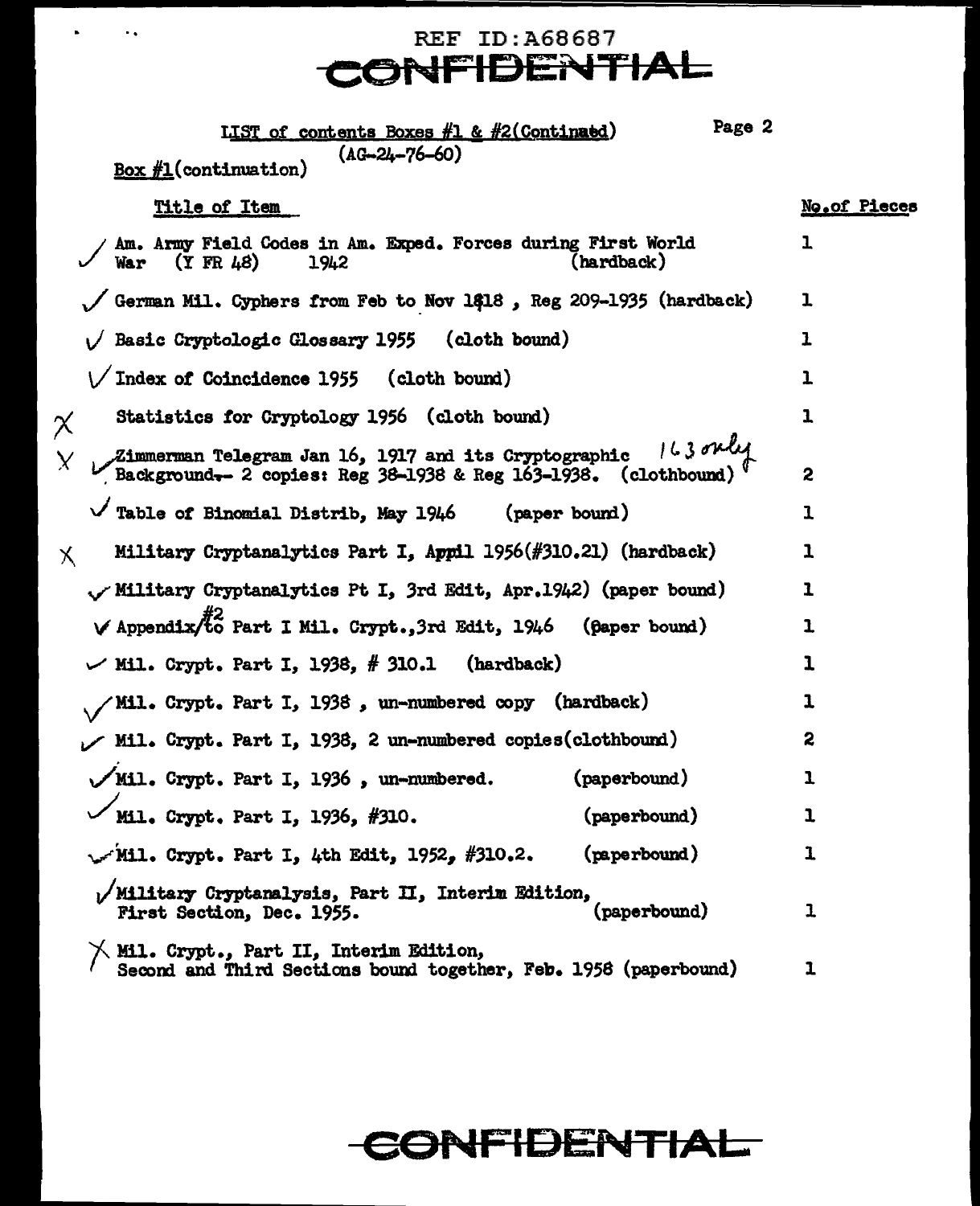# **CONFIDERETIAL**

| <b>LIST of contents Boxes #1 and #2(continued)</b> | Page 3 |
|----------------------------------------------------|--------|
| $AG - 24 - 76 - 60$                                |        |

BOX  $#2$  (containing forty-five $(4,5)$  pieces)

 $\ddot{\phantom{a}}$ 

 $\sim 10^{-11}$  km  $^{-1}$ 

| Title of Item                                                                                                               | Number of Pieces |
|-----------------------------------------------------------------------------------------------------------------------------|------------------|
| (Military Cryptanalysis, Part II, 3td Edition, 1943(paperbound)                                                             | ı                |
| $\sqrt{$ Military Cryptanalysis, Part II, 3rd Edition, 1943(clothbound)                                                     | ı                |
| Military Cryptanalysis, Part II, 1941 -- 2 copies, one unmarked and<br>other marked "cover SET #517974."<br>(clothbound)    | $\boldsymbol{2}$ |
| $\times$ Military Cryptanalysis, Part II, 1938, #312.1. (hardback)                                                          | ı                |
| $\nu$ Military Cryptanalysis, Part II, 1938 unnumbered (hardback)<br>1938                                                   | 1                |
| Military Cryptanalysis, Part II,/3 unnumbered copies, one of which<br>is marked "Desk Copy for Corrections"<br>(clothbacks) | 3                |
| 1937 Military Cryptanalysis, Part II, unnumbered copy<br>(paperback)                                                        | 1                |
| $\sqrt{\text{Military Cryptanalysis}}$ , Part II, /#312(in cover flap) (paperback)                                          | ı                |
| Military Cryptanalysis, Part III, 1939 #314.1<br>(hardback)                                                                 | 1                |
| /Military Cryptanalysis, Part III, 1939 unnumbered (hardback)                                                               | 1                |
| /Military Cryptanalysis, Part III, 1939 unnumbered (paperback)                                                              | ı                |
| $\mathcal{N}$ Military Cryptanalysis, Part III, 1939 unnumbered (clothback)                                                 | $\mathbf{1}$     |
| Military Cryptanalysis, Part III, 1939 marked "Desk Copy for<br>Corrections"<br>(clothback)                                 | ı                |
| Military Cryptanalysis, Part III, 2039<br>Military Cryptanalysis, Part III, 2nd Edition, unnumbered (clothback)             | ı                |
| Military Cryptanalysis, Part III, 1939, 2nd Edit. #314.1 (clothback)                                                        | ı                |
| Military Cryptanalysis, Part III, 1938, #314<br>(paperback in<br>a folder)                                                  | 1                |
| $\sqrt{}$ Military Cryptanalysis, Part IV, 1941 unnumbered copy (hardback)                                                  | ı                |
| $\times$ Military Cryptanalysis, Part IV, 1941 #316.1<br>(hardback)                                                         | ı                |
| Military Cryptanalysis, Part IV, 1941 marked "desk copy" (clothback)                                                        | ı                |
| / Military Cryptanalysis, Part IV, 1941 unnumbered or marked (paperback)                                                    | 1                |
| Military Crýptanalysis, Part IV, 1939, Preliminary Edit. #316                                                               | ı                |

CONFIDE® TIAL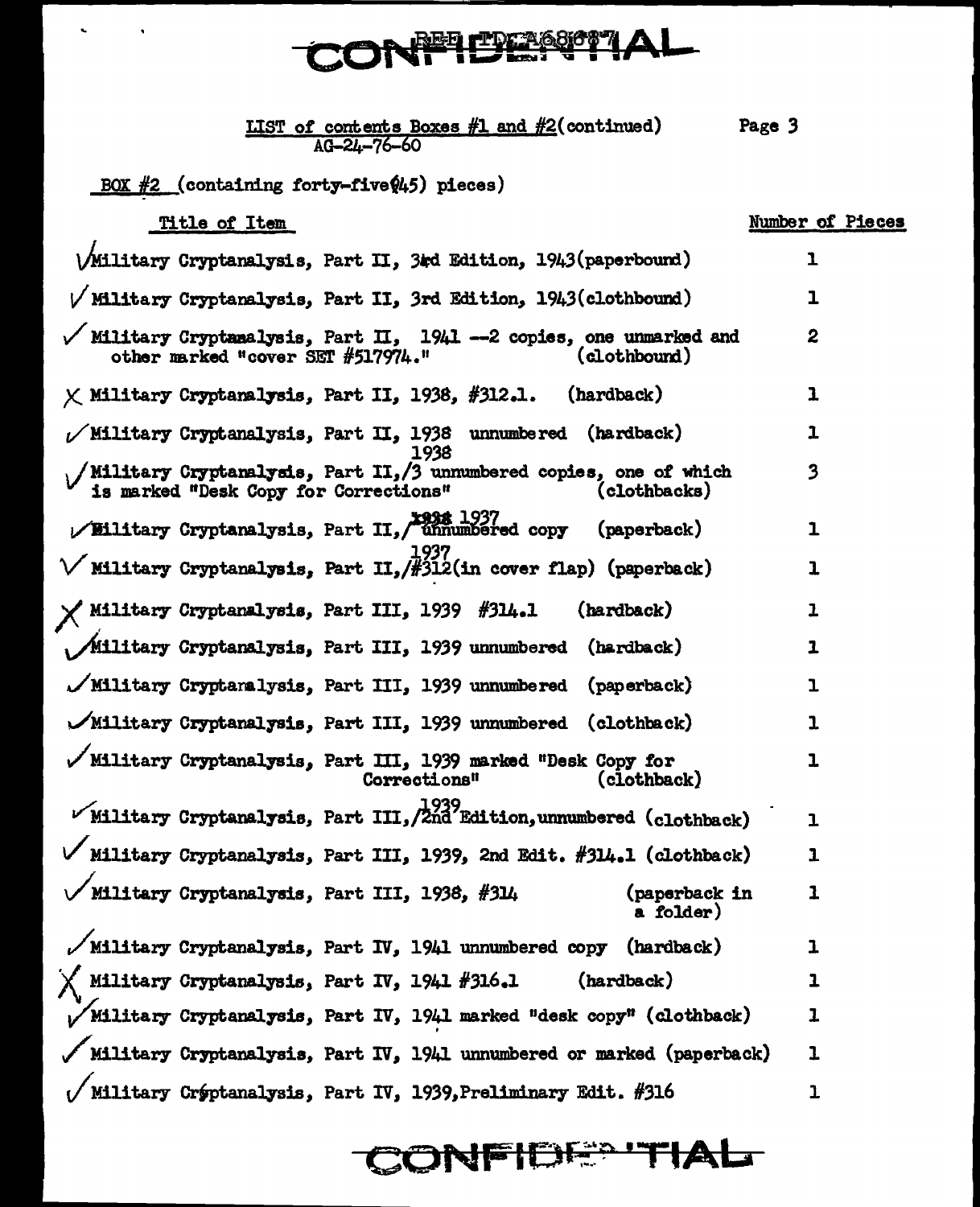## <u>REF ID:A6868</u>

**IIST** of contents Boxes #1 & #2, Shipment covered Page 4 by  $AG - 24 - 76 - 60$  (continuation)

 $BOX$   $#2$  (continuation)

Title of Item Signal Corps Bulletin #97, July to Sep 1937,  $"4a"$  $(*spaceback*)$ Articles on Cryptography & Cryptanalysis reprinted from the Signal Corps Bulletin  $1942$   $#148.1$ (clothback)  $\ell$  Elements of Cryptanalysis, Tng Pamphlet #3, May 1923  $\frac{1}{K}$  213 (paperback) // Division Field Code #4-2 copies, one #2248, other #8000(paperback)  $\sqrt{Arm}$  Extension Courses-Solutions, Elem. Mil. Crypt. 1943 (paperback) /Army Extension Courses Spec. Text #166 Advanced Military Cryptography 1935 Edition  $#268.1$ . "desk copy" (paperback) **Army Extension Courses Spec. Text #166 Advanced Military**  $(\texttt{paperback})$ Chyptography 1935 Edition #268.2 Army Extension Courses Spec. Text #166 Advanced Military Cryptography Second (1943)Edit. #268.3 (paperback)  $\angle$  Folder #311, Army Extension Courses, Subcourse-Mil. Crypt Pt I (paperback) // Folder #313, Army Extension Courses, Subcourse-Mil. Crypt Pt II (paperback) Folder #315. Army Extension Courses, Subcourse-Mil. Crypt Pt III (paperback)  $\sqrt{2}$  Army Extension Courses, Spec. Text #165-Elem. Mil. Crypt 1935 Edit #558 (paperback) Army Extension Courses, Spec. Text #165-Elem. Mil Crypt  $1943$  Felt.  $#558.1$ (paperback)  $V$ Basic Cryptography Apr 1950 TM32-220, #558.2  $(paperback)$ Army Exten. Courses-Subcourse Elem. Mil. Crypt 1943. Introd. & Lesson  $1 - 14$  #558.3  $(\texttt{paperback})$ Army Exten. Courses-Spec. Text #166-Advan. Mil. Crypt, 1935 Edit #559 (paperback) Army Exten. Courses -Spec. Text #166-Advan. Mil. Crypt,  $(\text{paperback})$ Second (1943) Edit) #559.1

### **TONE DENTIAL**

### Number of Pieces

 $\mathbf{1}$ 

ı

1

2

ı

 $\mathbf{1}$ 

 $\mathbf{1}$ 

 $\mathbf 1$ 

 $\mathbf{I}$ 

 $\mathbf{1}$ 

1

 $\mathbf{1}$ 

ı

 $\mathbf{I}$ 

ı

ı

 $\overline{1}$